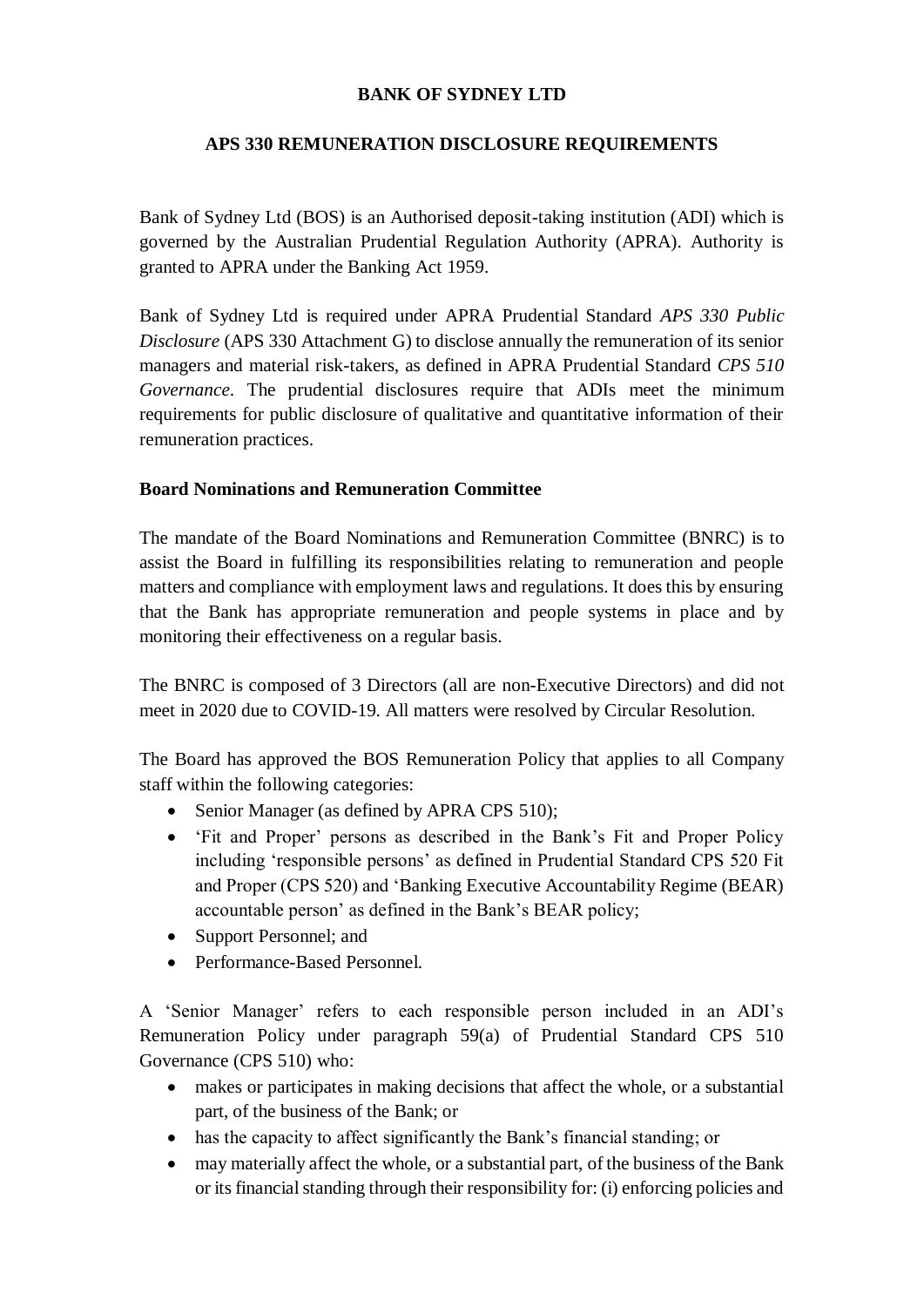implementing strategies approved by the Board; or (ii) the development and implementation of systems that identify, assess, manage or monitor risks in relation to the business of the Bank; or (iii) monitoring the appropriateness, adequacy and effectiveness of risk management systems.

In the 2020 year there were twelve (12) employees deemed to be Senior Managers in comparison to sixteen (16) in 2019.

Material risk takers are defined persons included in an ADI's Remuneration Policy under paragraph 59(c) of CPS 510 as all other persons for whom a significant portion of total remuneration is based on performance and whose activities, individually or collectively, may affect the financial soundness of the regulated institution. Based on this definition, there are no additional employees to the Senior Managers who are considered material risk takers in the 2020 or 2019 year.

The Board and the BNRC may consult external consultants in relation to remuneration matters where appropriate. There were no external consultants used within the 2020 or 2019 reporting period.

### **Remuneration Policy**

The key features and objectives of the Remuneration Policy include providing a framework to attract, retain and motivate employees to achieve the objectives of the Bank within its risk appetite and risk management framework while complying with Prudential Standard CPS 510.

The objective of this policy is to outline the remuneration objectives and the structure of the Bank's remuneration arrangements, including, but not limited to, the performance-based components of remuneration.

The Bank did review the Remuneration Policy in the 2020 year. An overview of the changes are as follows:

- Updated references to the relevant Bank policies and prudential/regulatory guidance.
- Specific references to 'Fit & Proper' persons including 'responsible persons' and BEAR accountable persons as defined in the Bank's policies and prudential standards.
- The inclusion of the requirement to align remuneration arrangements to acceptable behaviours.
- Updated the responsibilities and expanded role of the BNRC in accordance with its revised charter.
- Further defining Fixed and Variable remuneration (Short-Term Incentives (STI)) and Long Term Incentives (LTI) including that variable remuneration be adjusted down to zero where appropriate.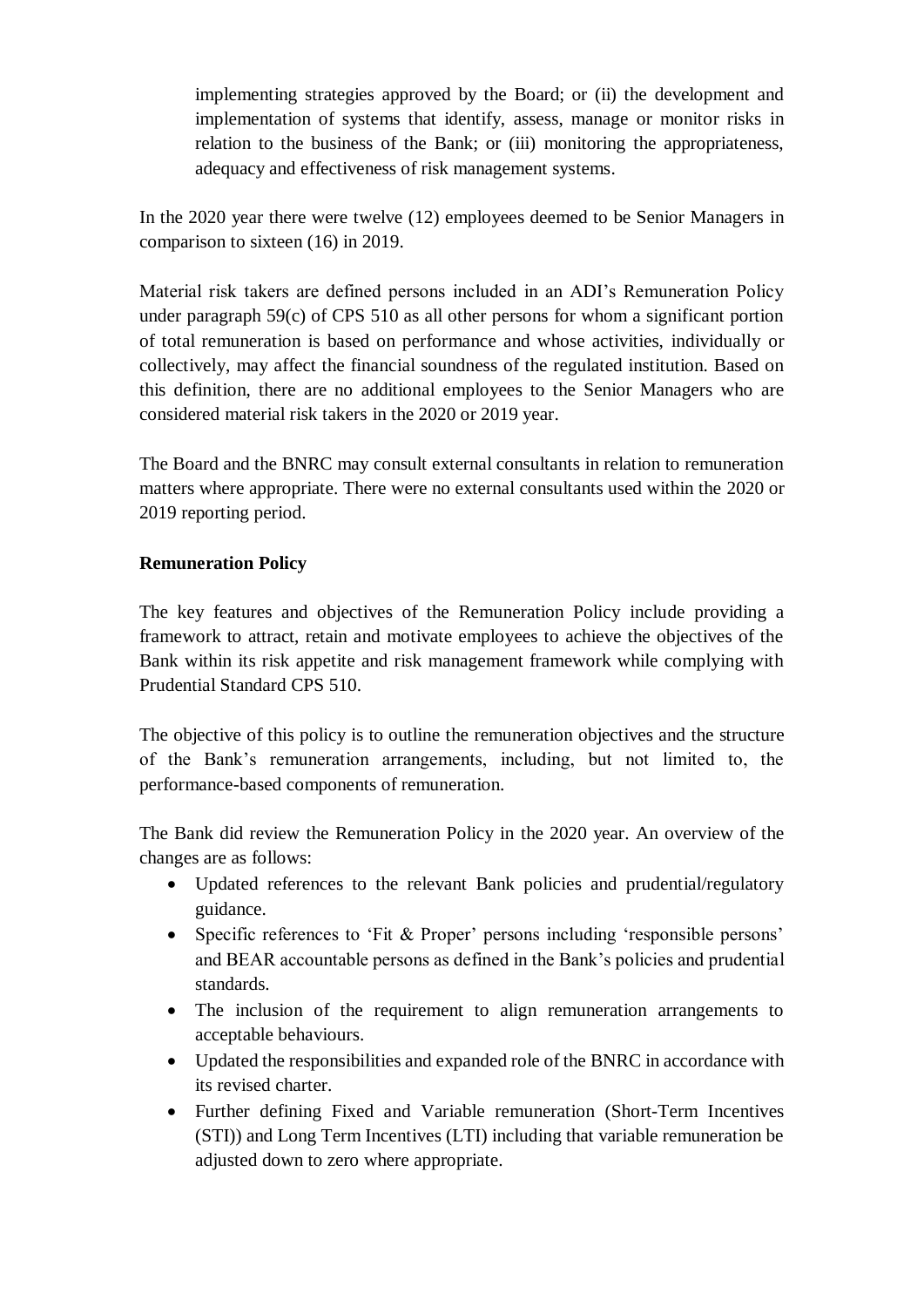- Removal of the previous maximum variable remuneration limits for Responsible Managers (excluding CEO), Support Personnel and Performancebased Personnel in favour of a discretionary recommendation process for Board approval to reflect business outcomes.
- The Bank's general practice is to not specify defined STI limits to employees. In some instances, and subject to the endorsement of the BNRC, quantitative STI arrangements may be formally conveyed to employees. An approval path by employee group has been defined.
- Expanding on the key considerations for Fixed and STI recommendations including:
	- o The Bank's financial performance
	- o Market alignment
	- o Personal performance
	- o Eligibility
	- o Need for partial deferral
	- o Other factors such as BEAR obligations, risk outcomes and requirements for designated risk and financial control staff
	- o Confirmation that LTI is not presently available. However, high level parameters were included.
- A new section to the Policy was introduced to align it with the Bank's BEAR policy and relevant provisions of the Banking Act to include the requirements and criteria for deferral of variable remuneration, and a BEAR compliance attestation was introduced for execution by the BNRC Chair.

No changes to the Remuneration Policy were made in the 2019 year.

The remuneration of Risk and Finance staff are reviewed by their respective Managers, the Department Head and proposals presented based on deliverables, behaviours and comparisons to market data. The proposals are reviewed by the Executive Nominations & Remuneration Committee (ENRC) and changes may occur. Following this, the Bank's parent company reviews and adds any recommendations for changes returning back to the ENRC. A proposal is provided to the BNRC who will review and if in agreement, will endorse the proposal to the Board for final review and approval.

# **Risk Management Measures**

The key risks that BOS takes into account when implementing remuneration measures include Operational, Financial and Compliance Risks.

The nature and type of key measures used to take account of these risks are:

- Overall financial and strategic performance;
- Performance against Key Performance Indicators (KPIs):
- Business unit financial and strategic performance;
- Individual contribution to team performance;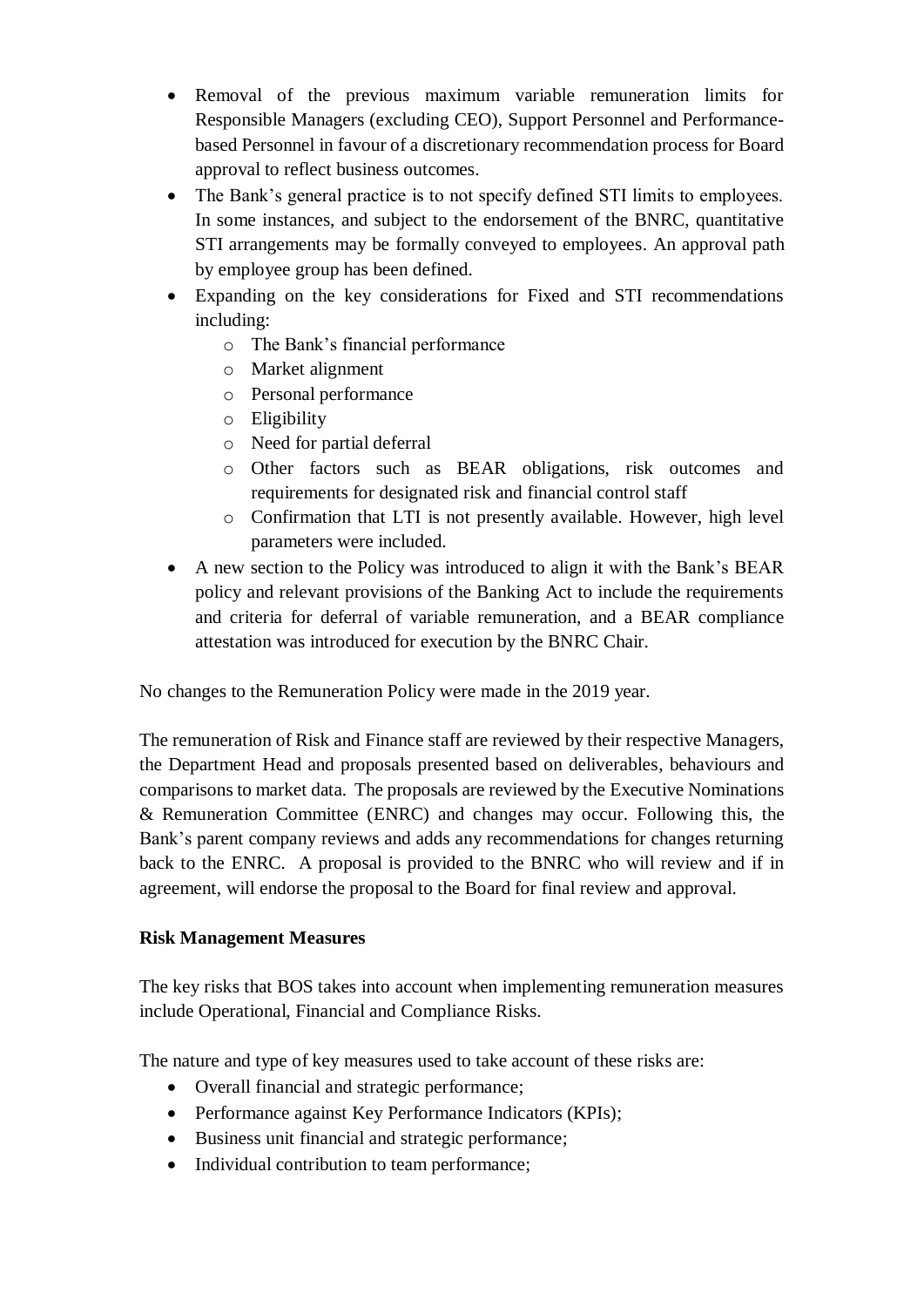- Individual performance and acceptable behaviour, including alignment with corporate values and meeting performance objectives; and
- Meeting risk and compliance requirements at Bank, team and individual level to ensure a prudent risk taking approach is applied.

These measures comprise of a gateway determining eligibility for a STI and the size of the STI payment. Notwithstanding financial performance and the individual contribution and performance, if the individual, team or Bank does not meet or only partially meets the requirements, STI payment may not be made.

The measure of performance including KPI's provides clarity of how performance will be measured and affect remuneration.

There were no major changes to the nature and type of measures used in the 2020 or 2019 year.

# **Performance Remuneration**

The main performance metrics for BOS include the Bank's overall performance as well as KPI outcomes, behaviors and Internal Audit Results.

The Bank's performance results have always set the maximum percentage to be offered across the board for any remuneration increases as well as allocation of the bonus pool. Results against KPI's also impact on individual remuneration. When performance metrics are weak, there is no or limited increase and no or limited bonus payments.

While the Policy takes into account LTI and deferral of variable remuneration there has not been any implementation of any LTI nor of any deferral of variable remuneration.

Clawback arrangements or "gate closers" are used when it comes to bonus allocation. Examples are Unsatisfactory Audit reports, any warnings issued for either performance/behaviour issues or breaches of operating procedures or policies.

Variable remuneration is paid in accordance with the performance of each individual staff member and the approval of the BNRC and the Board. The variable remuneration may be paid as a STI or LTI.

STI form of remuneration must only be paid in cash. STI remuneration offered by the Bank currently includes a Performance Bonus.

There is no LTI Incentive Plan in place at present.